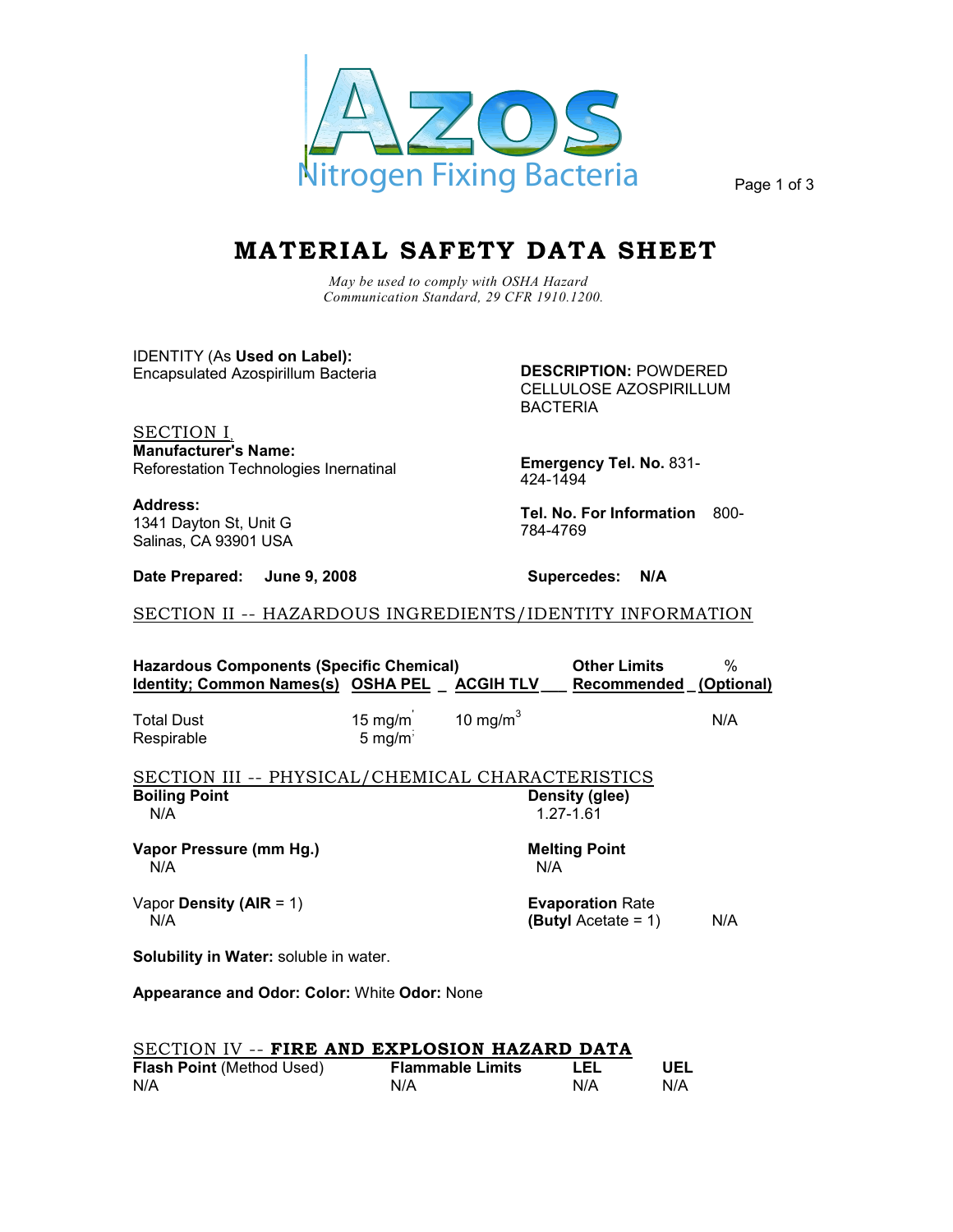Material will burn if involved in a fire. Like most organic powders, under severe dusting conditions, this material may form explosive mixtures in air.

## **Extinguishing Media**

Water, Carbon-dioxide, dry chemical or foam.

#### **Special Fire Fighting Procedures**

In the event of a fire, wear full protective clothing and NIOSH approved Self-Contained Breathing Apparatus.

#### **Unusual Fire and Explosion Hazards** None

## SECTION V -- REACTIVITY DATA

| <b>Stability</b>                                                                      | <b>Stable</b><br><b>Unstable</b><br>Υ |
|---------------------------------------------------------------------------------------|---------------------------------------|
| <b>Conditions to Avoid</b>                                                            | <b>None</b>                           |
| <b>Incompatibility (Materials to Avoid):</b>                                          | None                                  |
| <b>Hazardous Decomposition or Byproducts:</b>                                         | None Known                            |
| <b>Hazardous Polymerization:</b><br><b>Avoid: None Will Occur Will Not Occur</b><br>х | <b>Conditions to</b>                  |

## **Route(s) of Entry: Inhalation?** Yes **Skin?** Yes **Ingestion?** Yes SECTION VI -- **HEALTH HAZARD INFORMATION**

## **Health Hazards (Acute and Chronic)**

Exposure to high concentrations of dust may result in upper respiratory tract (nose and throat) irritation. An allergic reaction may occur in some persons due to inhalation of or contact with these products. PEL (OSHA Permissible Exposure Limit): For nuisance dust. 15 mg/m<sup>3</sup> for total dust and 5 mg/m<sup>3</sup> for respirable dust.

| Carcinogenicity: | NTP? | <b>IARC Monographs?</b> | <b>OSHA Regulated?</b> |
|------------------|------|-------------------------|------------------------|
| None             | None | None                    | No                     |

**Signs and Symptoms of Exposure** Refer to health hazards listed above.

**Medical Conditions**

**Generally Aggravated** by **Exposure** None known under proper usage conditions.

### **Emergency and First Aid Procedures**

Eyes/Skin: Flush with water. Inhalation: If breathing difficulty occurs, remove to fresh air and call physician.